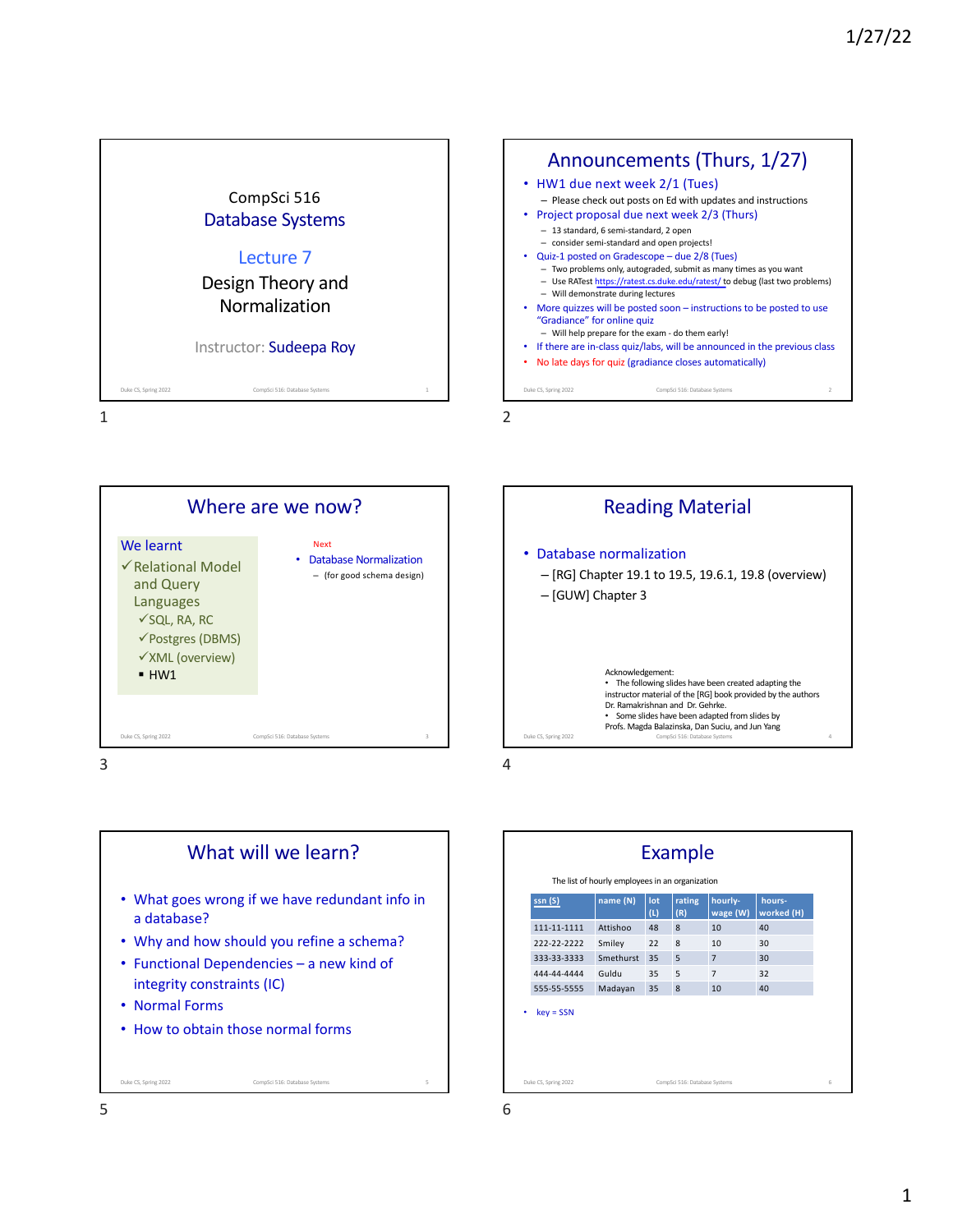| The list of hourly employees in an organization<br>name (N)<br>hourly-<br>rating<br>hours-<br>ssn(S)<br>lot<br>(L)<br>(R)<br>wage (W)<br>111-11-1111<br>Attishoo<br>48<br>8<br>40<br>10<br>222-22-2222<br>Smiley<br>8<br>30<br>22<br>10<br>Smethurst<br>35<br>5<br>30<br>333-33-3333<br>$\overline{7}$<br>Guldu<br>$\overline{7}$<br>32<br>35<br>5<br>444-44-4444<br>Madayan<br>35<br>40<br>8<br>10<br>555-55-5555<br>$key = SSN$<br>Suppose for a given rating, there is only one hourly wage value<br>Redundancy in the table<br>٠<br>Why is redundancy bad?<br>٠ |  |  |  | Example |  |            |
|---------------------------------------------------------------------------------------------------------------------------------------------------------------------------------------------------------------------------------------------------------------------------------------------------------------------------------------------------------------------------------------------------------------------------------------------------------------------------------------------------------------------------------------------------------------------|--|--|--|---------|--|------------|
|                                                                                                                                                                                                                                                                                                                                                                                                                                                                                                                                                                     |  |  |  |         |  |            |
|                                                                                                                                                                                                                                                                                                                                                                                                                                                                                                                                                                     |  |  |  |         |  | worked (H) |
|                                                                                                                                                                                                                                                                                                                                                                                                                                                                                                                                                                     |  |  |  |         |  |            |
|                                                                                                                                                                                                                                                                                                                                                                                                                                                                                                                                                                     |  |  |  |         |  |            |
|                                                                                                                                                                                                                                                                                                                                                                                                                                                                                                                                                                     |  |  |  |         |  |            |
|                                                                                                                                                                                                                                                                                                                                                                                                                                                                                                                                                                     |  |  |  |         |  |            |
|                                                                                                                                                                                                                                                                                                                                                                                                                                                                                                                                                                     |  |  |  |         |  |            |
|                                                                                                                                                                                                                                                                                                                                                                                                                                                                                                                                                                     |  |  |  |         |  |            |
| Duke CS, Spring 2022<br>CompSci 516: Database Systems                                                                                                                                                                                                                                                                                                                                                                                                                                                                                                               |  |  |  |         |  |            |



|                           | Why is redundancy bad? 2/4<br>The list of hourly employees in an organization                                                                                                                                                           |            |               |                     |                      |
|---------------------------|-----------------------------------------------------------------------------------------------------------------------------------------------------------------------------------------------------------------------------------------|------------|---------------|---------------------|----------------------|
| ssn(S)                    | name(N)                                                                                                                                                                                                                                 | lot<br>(L) | rating<br>(R) | hourly-<br>wage (W) | hours-<br>worked (H) |
| 111-11-1111               | Attishoo                                                                                                                                                                                                                                | 48         | 8             | $10 \rightarrow 9$  | 40                   |
| 222-22-2222               | Smiley                                                                                                                                                                                                                                  | 22         | 8             | 10                  | 30                   |
| 333-33-3333               | Smethurst                                                                                                                                                                                                                               | 35         | 5             | $\overline{7}$      | 30                   |
| 444-44-4444               | Guldu                                                                                                                                                                                                                                   | 35         | 5             | $\overline{7}$      | 32                   |
| 555-55-5555               | Madayan                                                                                                                                                                                                                                 | 35         | 8             | 10                  | 40                   |
| 2.<br>$\equiv$<br>updated | <b>Update anomalies</b><br>If one copy of data is updated, an inconsistency is created unless all copies are similarly<br>Suppose you update the hourly wage value in the first tuple using UPDATE statement in<br>SQL -- inconsistency |            |               |                     |                      |



| ssn(S)                           | name (N)                                                                                                               | lot<br>(L) | rating<br>(R)  | hourly-<br>wage (W) | hours-<br>worked (H) |
|----------------------------------|------------------------------------------------------------------------------------------------------------------------|------------|----------------|---------------------|----------------------|
| 111-11-1111                      | Attishoo                                                                                                               | 48         | 8              | 10                  | 40                   |
| 222-22-2222                      | Smiley                                                                                                                 | 22         | 8              | 10                  | 30                   |
| 333-33-3333                      | Smethurst                                                                                                              | 35         | 5              | $\overline{7}$      | 30                   |
| 444-44-4444                      | Guldu                                                                                                                  | 35         | 5              | $\overline{7}$      | 32                   |
| 555-55-5555                      | Madayan                                                                                                                | 35         | $\overline{8}$ | 10                  | 40                   |
| <b>Redundant storage:</b><br>- 1 | Some information is stored repeatedly<br>The rating value 8 corresponds to hourly wage 10, which is stored three times |            |                |                     |                      |

8



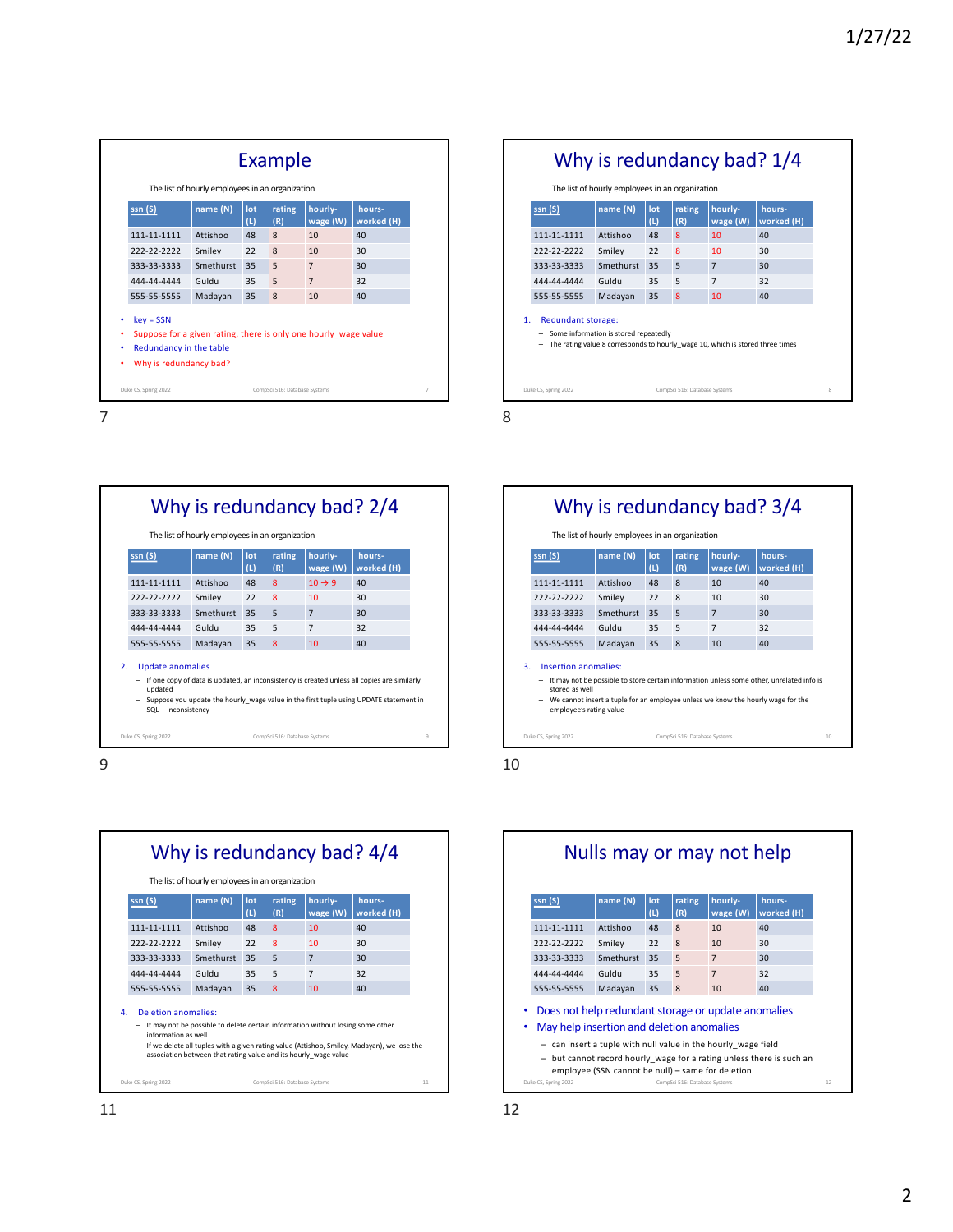



15



| <b>Decomposition</b>                |           |            |               |                                     |                      |              |                |  |
|-------------------------------------|-----------|------------|---------------|-------------------------------------|----------------------|--------------|----------------|--|
| ssn(S)                              | name (N)  | lot<br>(L) | rating<br>(R) | hourly-<br>wage (W)                 | hours-<br>worked (H) |              |                |  |
| 111-11-1111                         | Attishoo  | 48         | 8             | 10                                  | 40                   |              |                |  |
| 222-22-2222                         | Smiley    | 22         | 8             | 10                                  | 30                   |              |                |  |
| 333-33-3333                         | Smethurst | 35         | 5             | $\overline{7}$                      | 30                   |              |                |  |
| 444-44-4444                         | Guldu     | 35         | 5             | $\overline{7}$                      | 32                   |              |                |  |
| 555-55-5555                         | Madayan   | 35         | 8             | 10                                  | 40                   |              |                |  |
| ssn(S)                              | name (N)  | lot<br>(L) | rating<br>(R) | hours-<br>worked (H)                |                      |              | hourly         |  |
| 111-11-1111                         | Attishoo  | 48         | $\mathbf{8}$  | 40                                  |                      | rating       | wage           |  |
| 222-22-2222                         | Smiley    | 22         | 8             | 30                                  |                      | $\mathbf{8}$ | 10             |  |
| 333-33-3333                         | Smethurst | 35         | 5             | 30                                  |                      | 5            | $\overline{7}$ |  |
| 444-44-4444                         | Guldu     | 35         | 5             | 32                                  |                      |              |                |  |
| 555-55-5555<br>DUKE CS, SPFING ZUZZ | Madayan   | 35         | 8             | 40<br>Compsci 516: Database systems |                      |              | 14             |  |



16

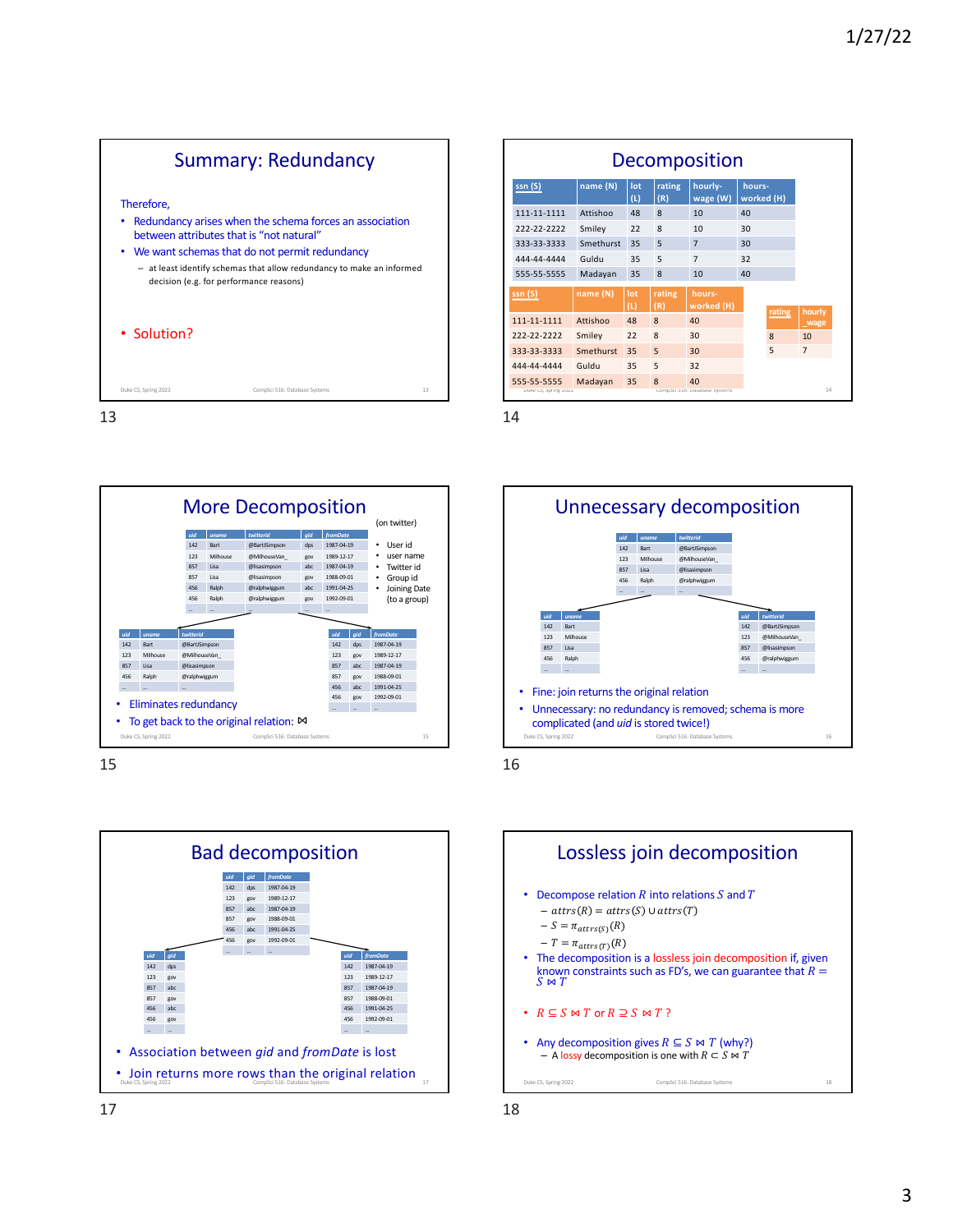



21







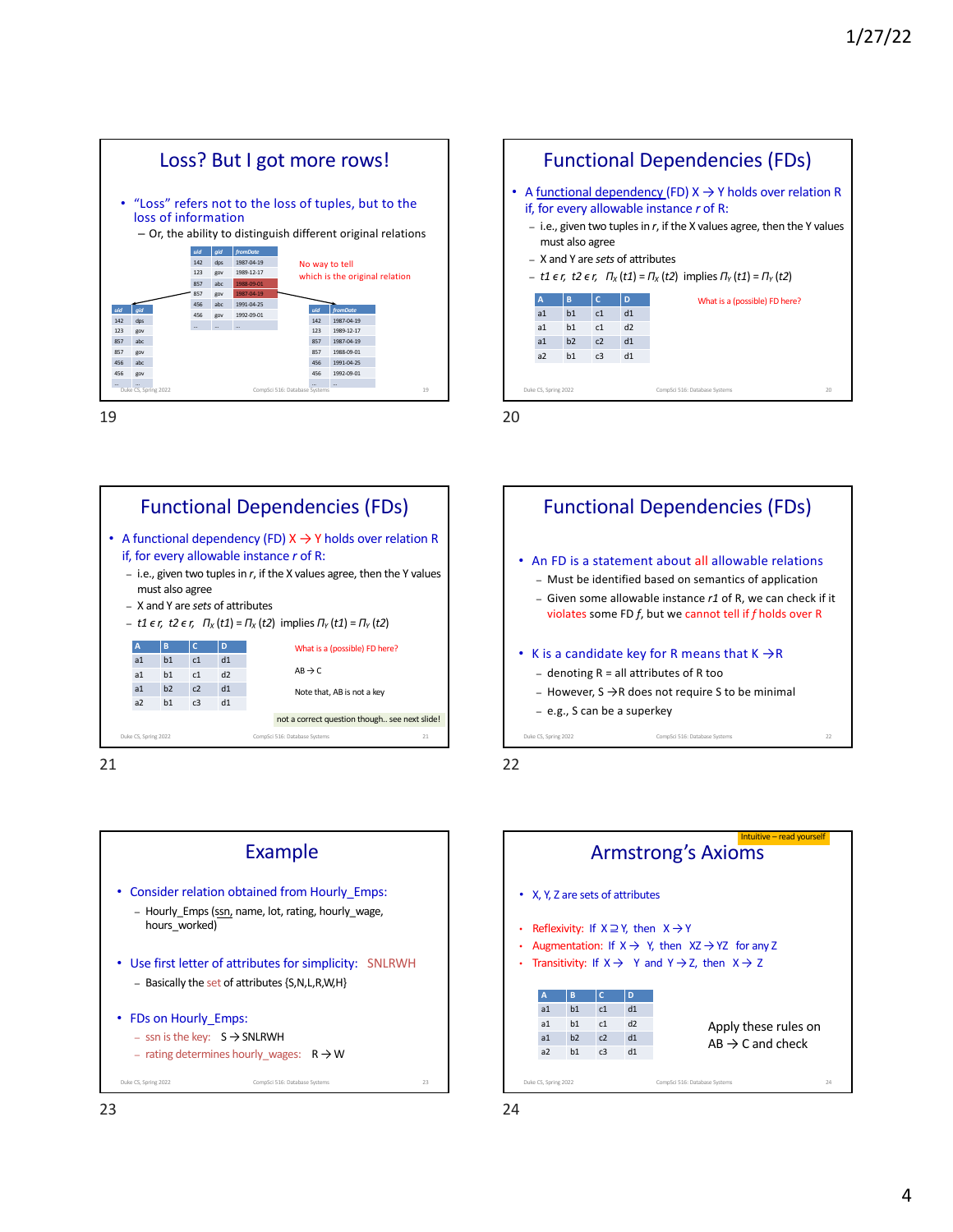





27





28

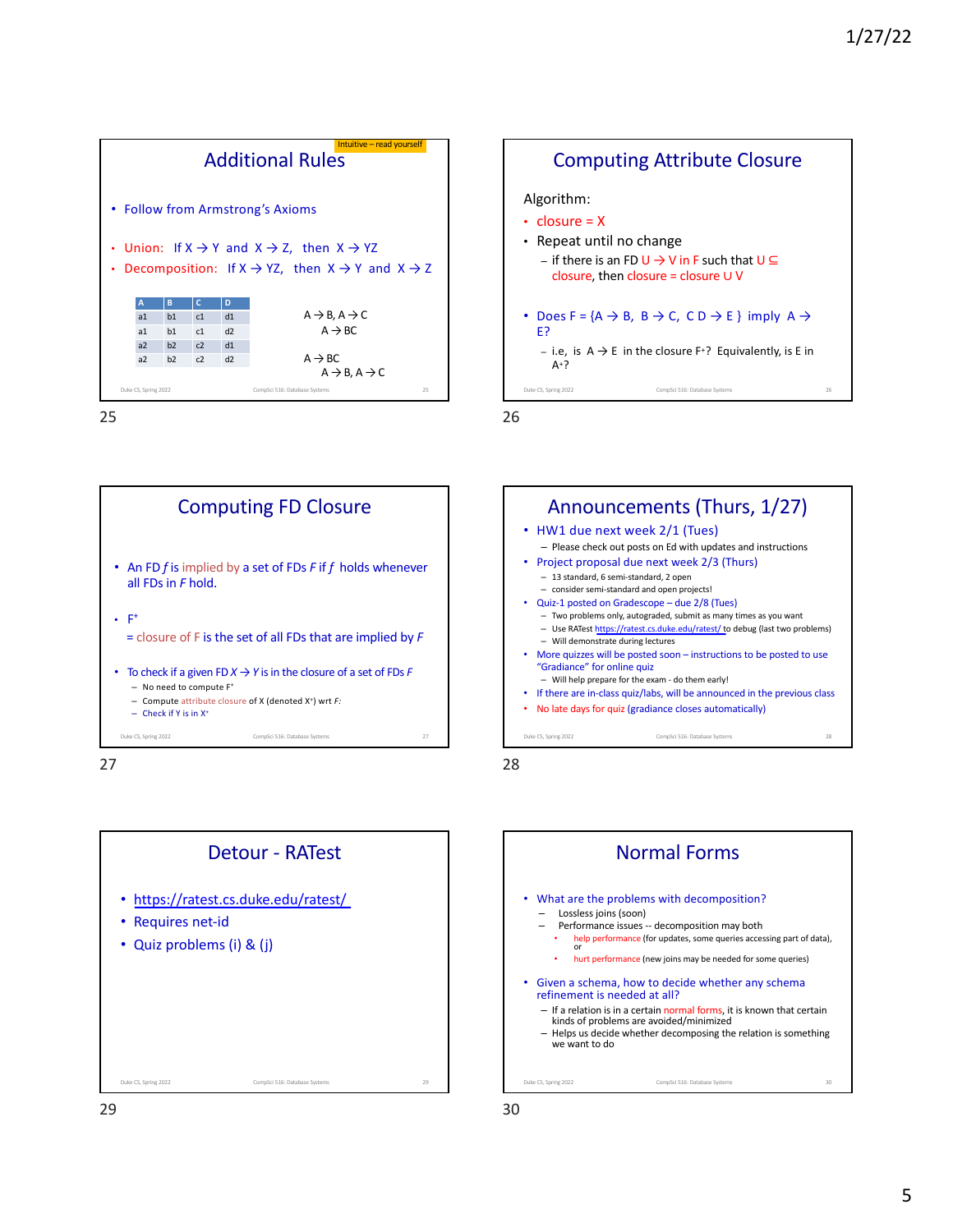





Boyce-Codd Normal Form (BCNF)

BCNF decomposition algorithm • Find a BCNF violation – That is, a non-trivial FD  $X \to Y$  in  $R$  where  $X$  is not a super key of  $R$ • Decompose  $R$  into  $R_1$  and  $R_2$ , where –  $R_1$  has attributes  $X \cup Y$ –  $R_2$  has attributes  $X \cup Z$ , where  $Z$  contains all attributes of  $R$  that are in neither  $X$  nor  $Y$ • Repeat until all relations are in BCNF • Also gives a lossless decomposition! Duke CS, Spring 2022 CompSci 516: Database Systems 33

33





34



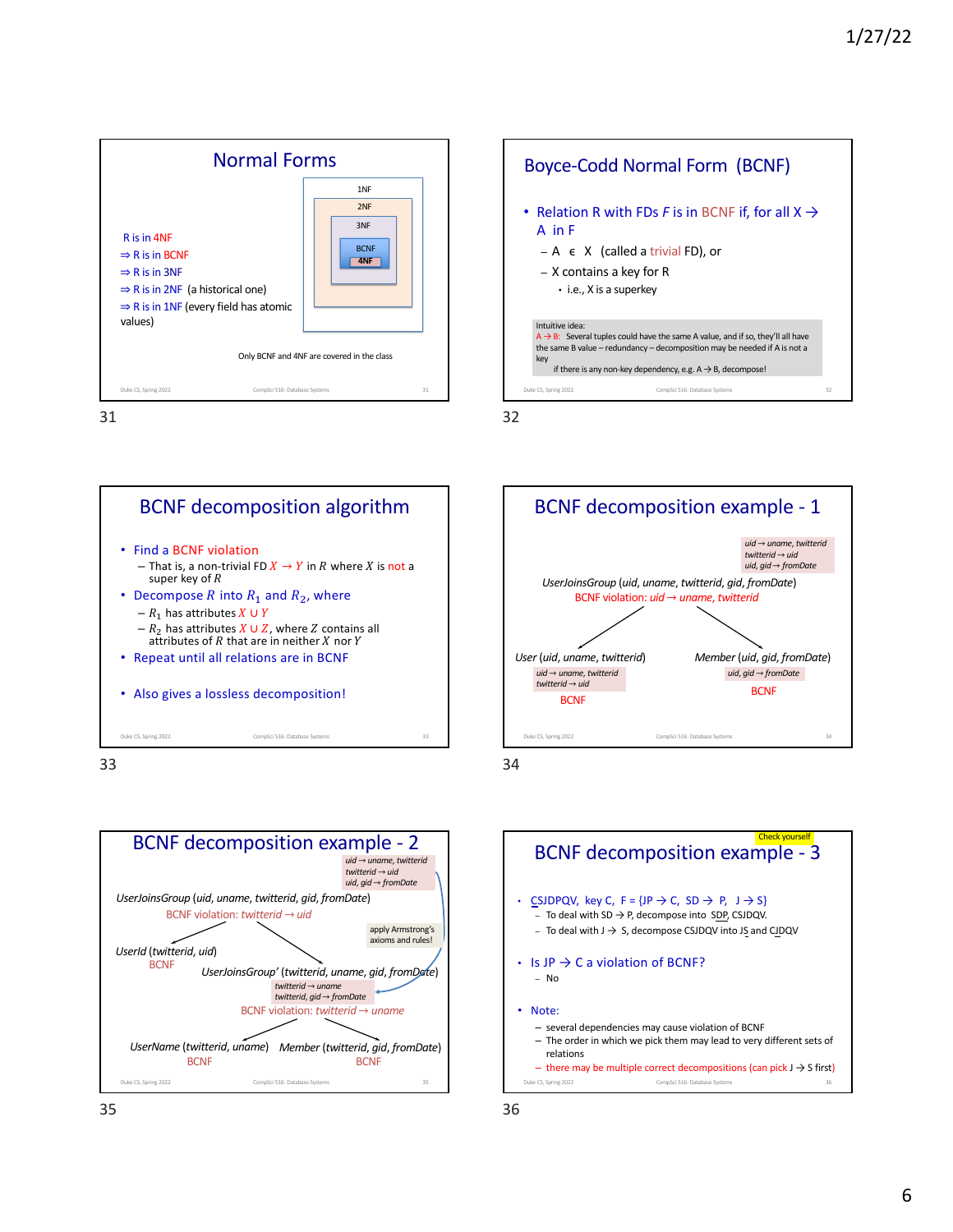















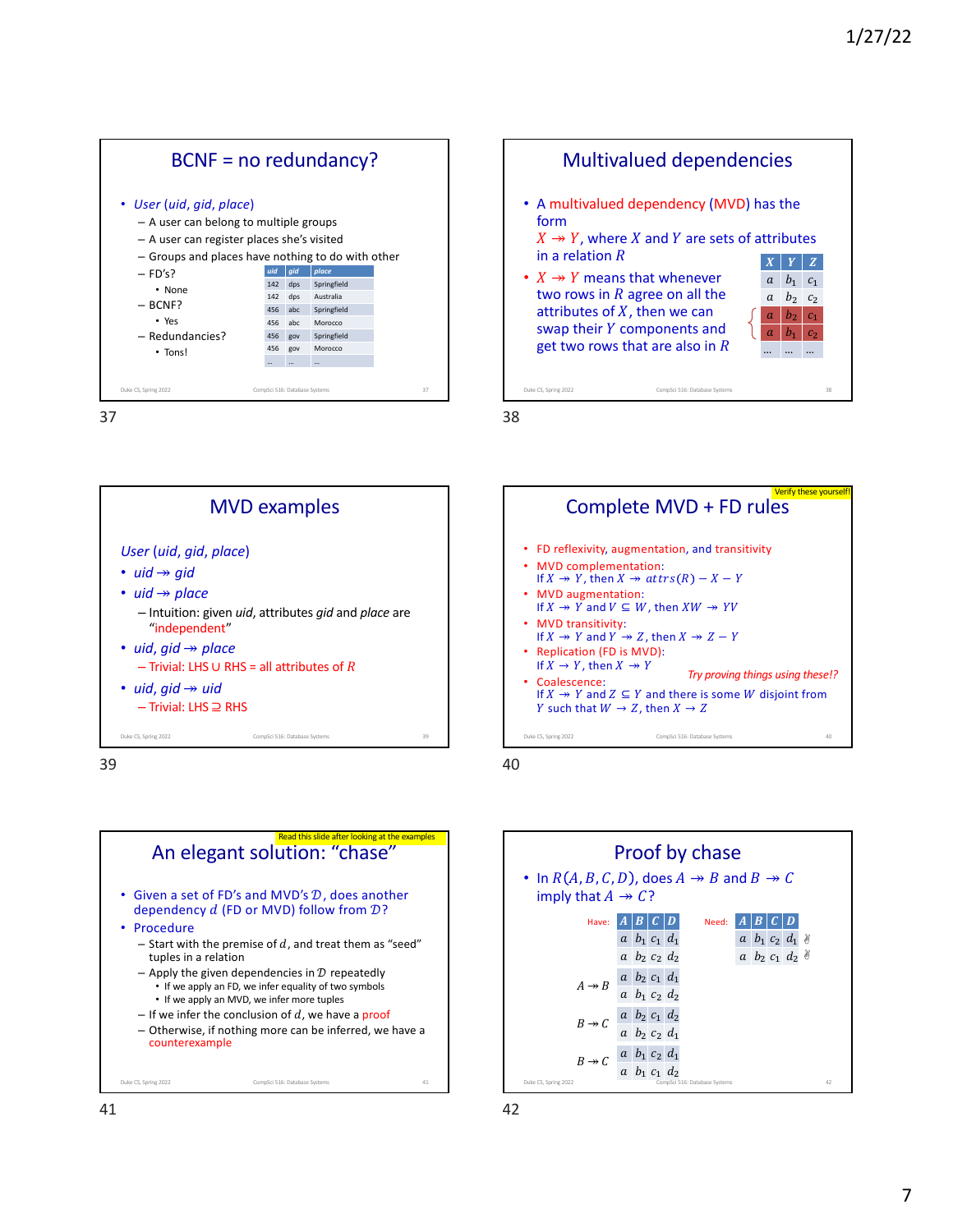







45